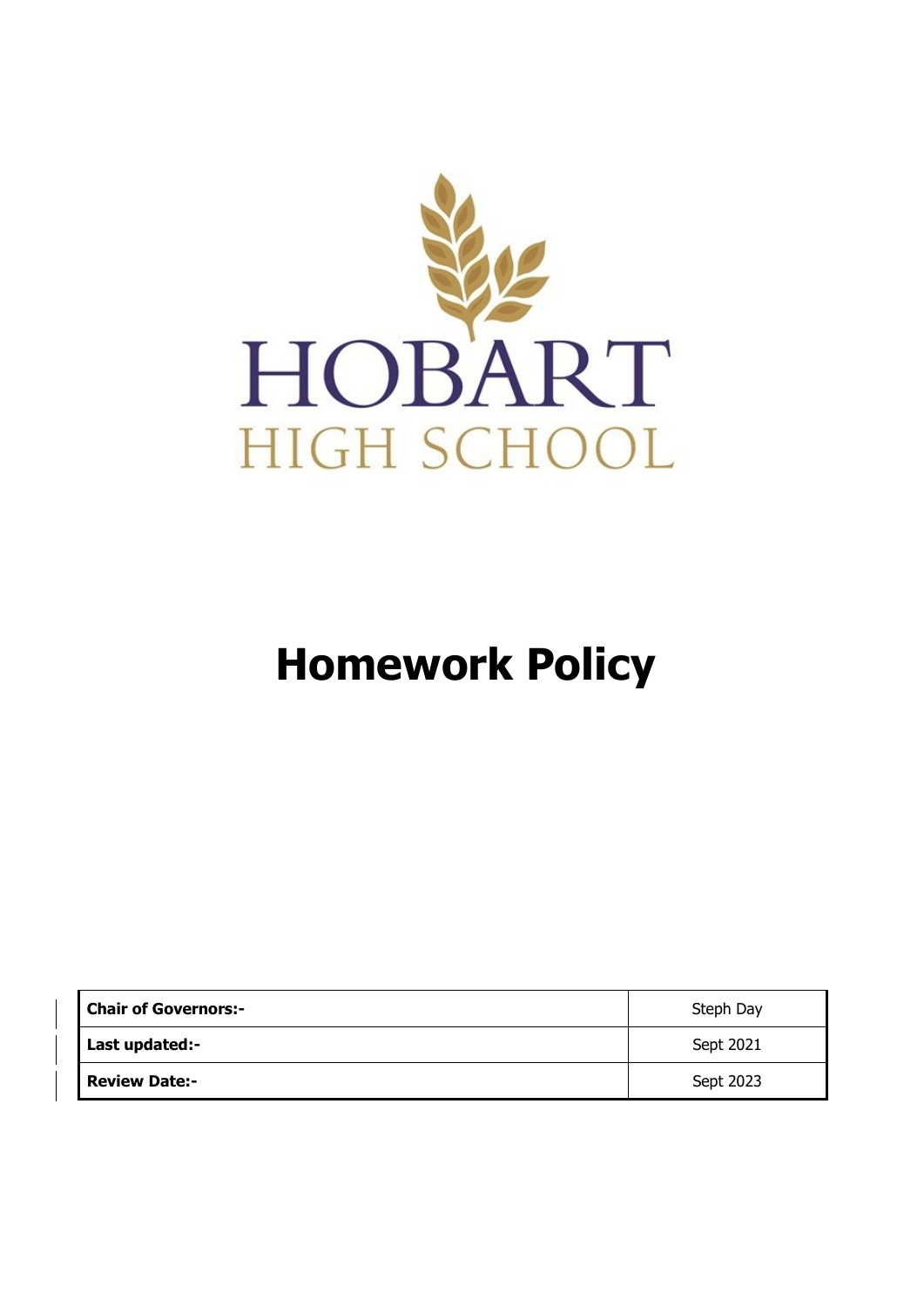## **Homework Policy**

## **Aim/Rationale**

Homework is an integral part of learning at Hobart High School. It is a valuable learning activity which extends the range and depth of students' knowledge as well as encouraging the development of students' ability to effectively organise and manage their learning independently in line with the EEF's metacognition guidance document recommendation 6 and will ultimately will help prepare students for KS4 exam preparation and beyond.

Homework refers to tasks given to students by their teachers to be completed outside of usual lessons. It can take a variety of forms and can enable students to:

- Effectively organise and manage their learning independently through study/revision style homework that encourage students to use and reflect on a range of learning strategies. These study/revision homework's could be in preparation for summative tests, starters for 10 or study based activities encouraging regular retrieval practice. Revision for a summative assessment may be followed by the completion of an 'exam wrapper' in order for students to reflect on their revision and complete the 'plan, monitor, evaluate' cycle.
- Enhance learning and development of long term memory through study/retrieval style tasks.
- Consolidate and extend work covered in class or prepare for new learning activities through 'flipped learning' models.
- Develop literacy skills through reading based tasks.
- Develop research skills.
- Respond to and action DNA marking.
- To complete "pre learning" ahead of a new concept or topic being introduced.

#### **Expectations**

Homework should be planned as part of departmental schemes of work. With the exception of programmes of revision/study, they should arise from knowledge skills and themes taught in current lessons. Assignments should be clearly structured and feature a clear outcome. It is important that the tasks set are appropriate so that they are appropriate to the age, prior knowledge and experience of each student.

The aim should always be to enable students to complete an assignment successfully and in a reasonable amount of time, and for the homework to be meaningful in terms of knowledge and skills covered.

Homework will be put onto Go 4 Schools by teachers but students are expected to note that homework has been set in their planners including the date that it is due to be handed in. **Form tutors should check planners at least once a week** and will follow up issues around an individual child's homework.

### **Setting Homework**

Homework will be put on to Go 4 Schools by teachers, but students are expected to not that homework has been set in their planners, including the date that it is due to be handed in. **Form Tutors should check planners at least once a week** and will discuss issues around an individual child's homework.

Homework details should be set by the teacher and monitored by parents/carers and students on Go 4 Schools. These details should include a full description of the task set, any resources necessary and a clear deadline. Study/revision style homework should explicitly outline potential study strategies to be used by students in line with the guidance in the student planner. Students can also access the study/revision strategy videos on the website to assist with independent study.